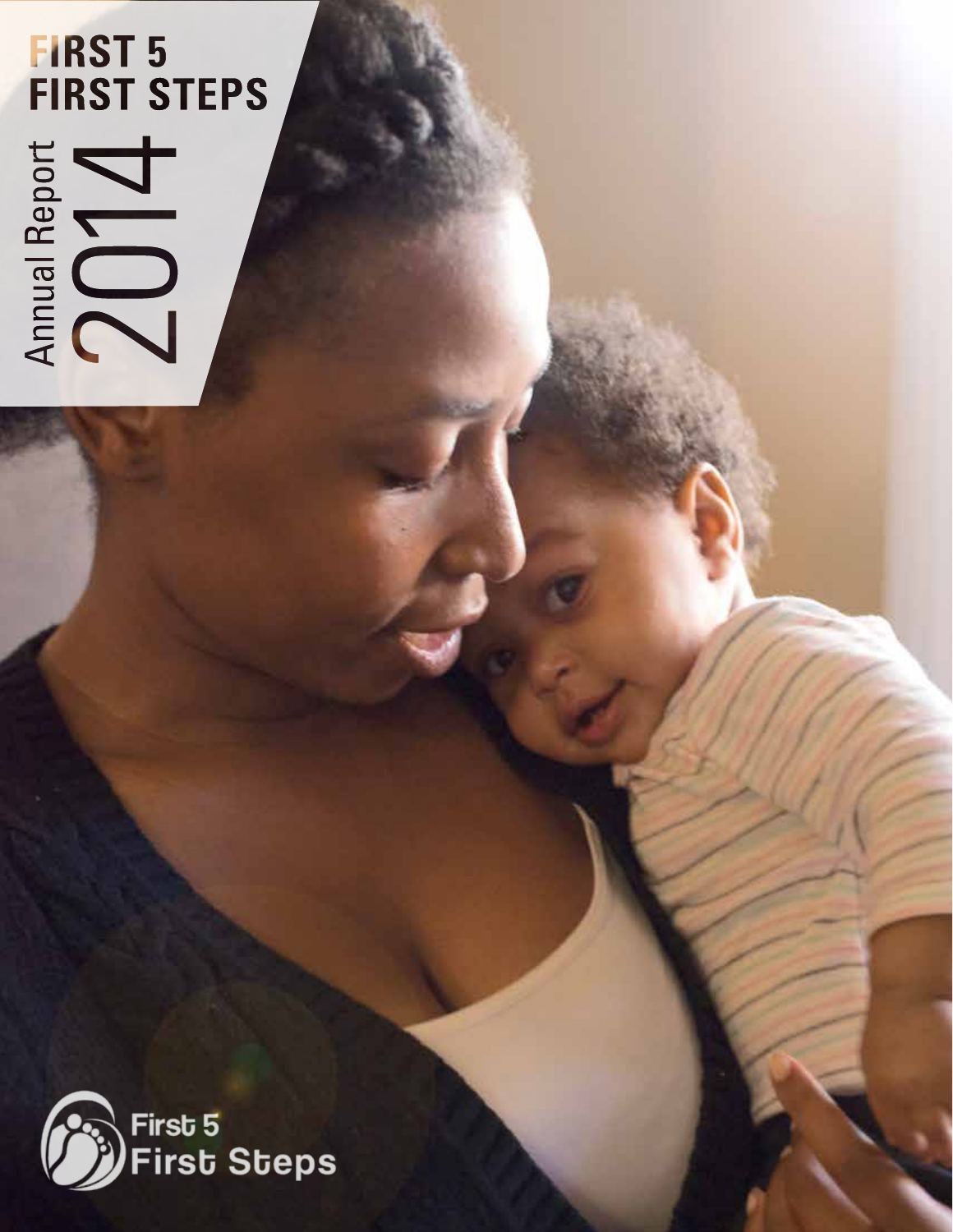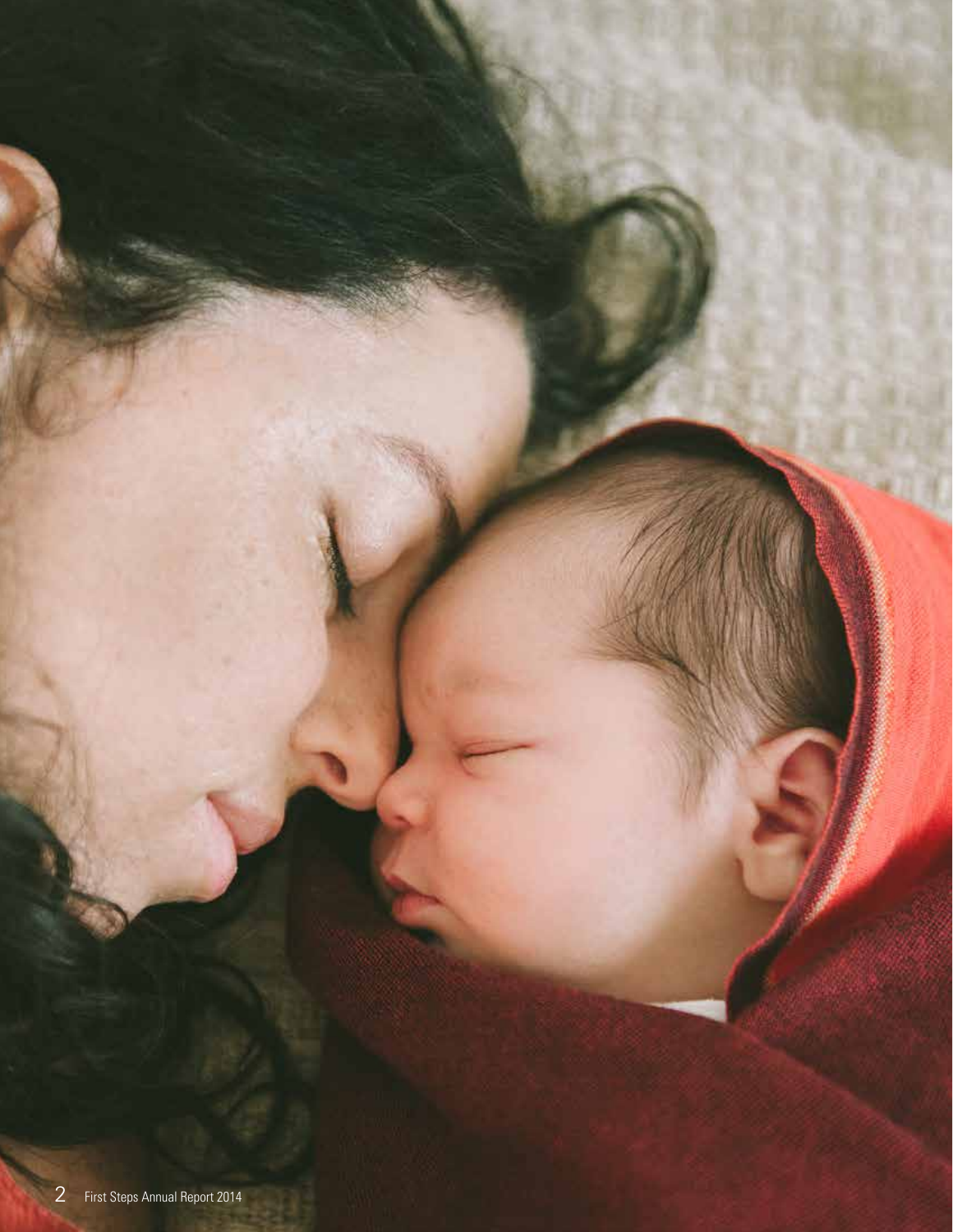# **Contents**

| First 5 First Steps Advisory Group                              | 04        |
|-----------------------------------------------------------------|-----------|
| A Year of Tremendous Growth                                     | 05        |
| First 5 First Steps Program                                     | 06        |
| <b>Project Timeline and Milestones</b>                          | 07        |
| Program Structure                                               | $08-10$   |
| First 5 San Diego                                               | 08        |
| American Academy of Pediatrics - California Chapter 3 (AAP-CA3) | 08        |
| <b>Regional Service Networks</b>                                | 08-09     |
| East County Lead Agency: Home Start                             | 08        |
| North County Lead Agency: Palomar Health                        | 08        |
| Central San Diego Lead Agency: SAY San Diego                    | 09        |
| South County Lead Agency: South Bay Community Services          | 09        |
| Harder+Company Community Research                               | 10        |
| AAP-CA3's Role                                                  | 11        |
| <b>State and National Events</b>                                | 11        |
| <b>About Our Families</b>                                       | $12 \,$   |
| <b>Family Stories</b>                                           | $12 - 13$ |
| <b>Community Partnerships</b>                                   | 14        |
| <b>Home Visiting Summit</b>                                     | 14        |
| Our Partnership with the Military                               | 15        |
| About Our Staff                                                 | 16        |
| <b>Home Visitor Profile</b>                                     | 17        |
| <b>Successful Outcomes</b>                                      | $18 - 19$ |
| <b>First Steps Budget</b>                                       | 20        |
| Rewards of a Career in Home Visiting                            | 21        |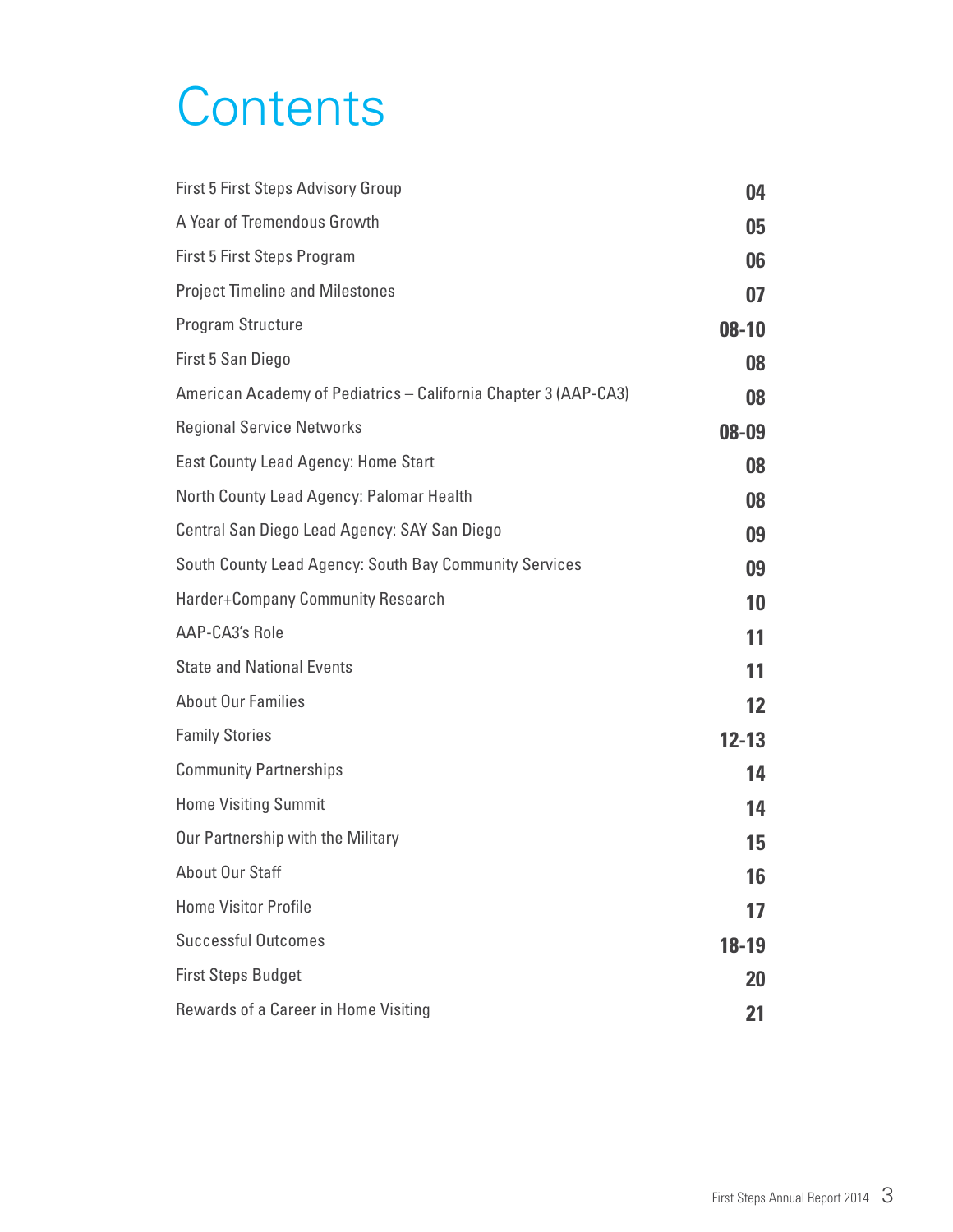### First Steps Advisory Group

LILY COSICO-BERGE Neighborhood House Association Head Start

LENETTE JAVIER Neighborhood House Association Head Start

PAULINA BOBENRIETH County of San Diego, Public Health Nursing, South Region

LINDA LAKE County of San Diego, Public Health Nursing, North Coastal Region

MORRIS TOURIEL Naval Fleet and Family Support, Military Liaison

TRACEY JONES Naval Fleet and Family Support, Military Liaison

ROSEANN MYERS County of San Diego, Child Welfare Services

LAURA VLEUGELS County of San Diego, Behavioral Health Services

"Through the home visiting program I have learned things I didn't know how to do with my first child, like teaching my baby how to crawl and being ready to teach her how to be potty trained. With my son. I didn't have this information."

#### *~ Program Family*

 In the future she hopes to learn how she can help to stimulate her baby's brain so the baby can learn quickly and easily during development.

*REPORT AND PHOTOGRAPHS BY Alaina Dall, MA, AGD Consulting*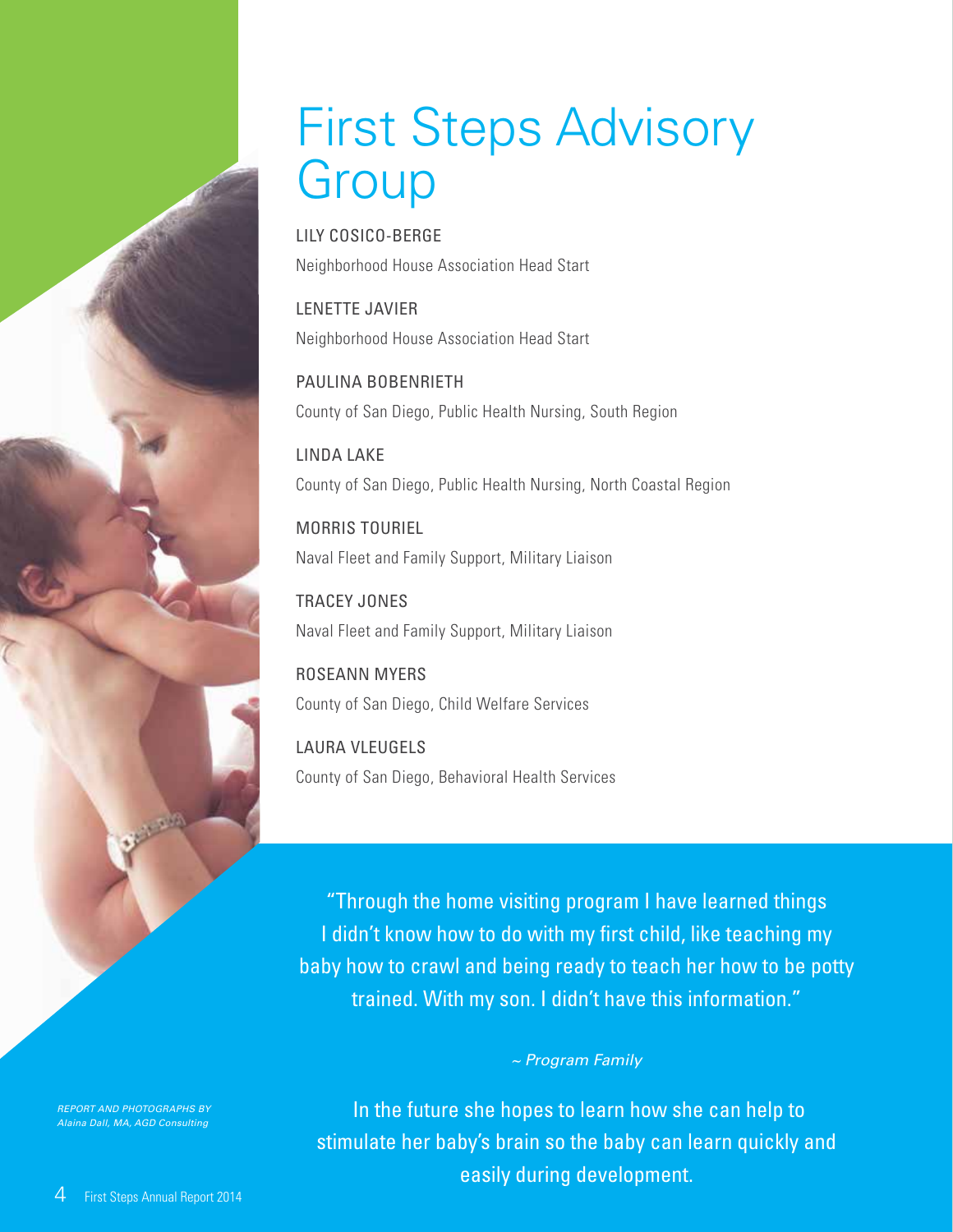#### **A YEAR OF TREMENDOUS GROWTH**

### First 5 First Steps home visitors provided education and support to more than 700 families in 2014.

2014 was an exciting year in the First 5 First Steps (First Steps) program. It included the enrollment of nearly 350 families. Our program enrollment continues to grow. To date, 800 families have participated in our program.

In this annual report, we share our program outcomes, which are more than just numbers. They represent the impact and progress seen in the children and families that we support.

You will read testimonials from families whose lives changed dramatically because of their participation in the program. You will also read about our home visitors and their passion for the work they do.

We have exciting plans in place to accomplish even more

for children and families in San Diego County. In fiscal year 2015, we are developing a Strategic Plan to prioritize future efforts for First Steps. In addition, we will be working toward our goal of becoming accredited as the first county organized, multi-site Healthy Families America system.

None of these extraordinary services and outcomes would be possible without the support of our community partners and our benefactor, First 5 San Diego. We would like to thank First 5 San Diego for their investment in our community. And we thank our partners for their ongoing support.

Thank you for being a part of this incredible journey as we better our community for the region's children. There is much more to come. Watch the First Steps program for updates on our services for San Diego County families.



**MANY THANKS, Kim Thomas, Project Director**

First 5 First Steps Program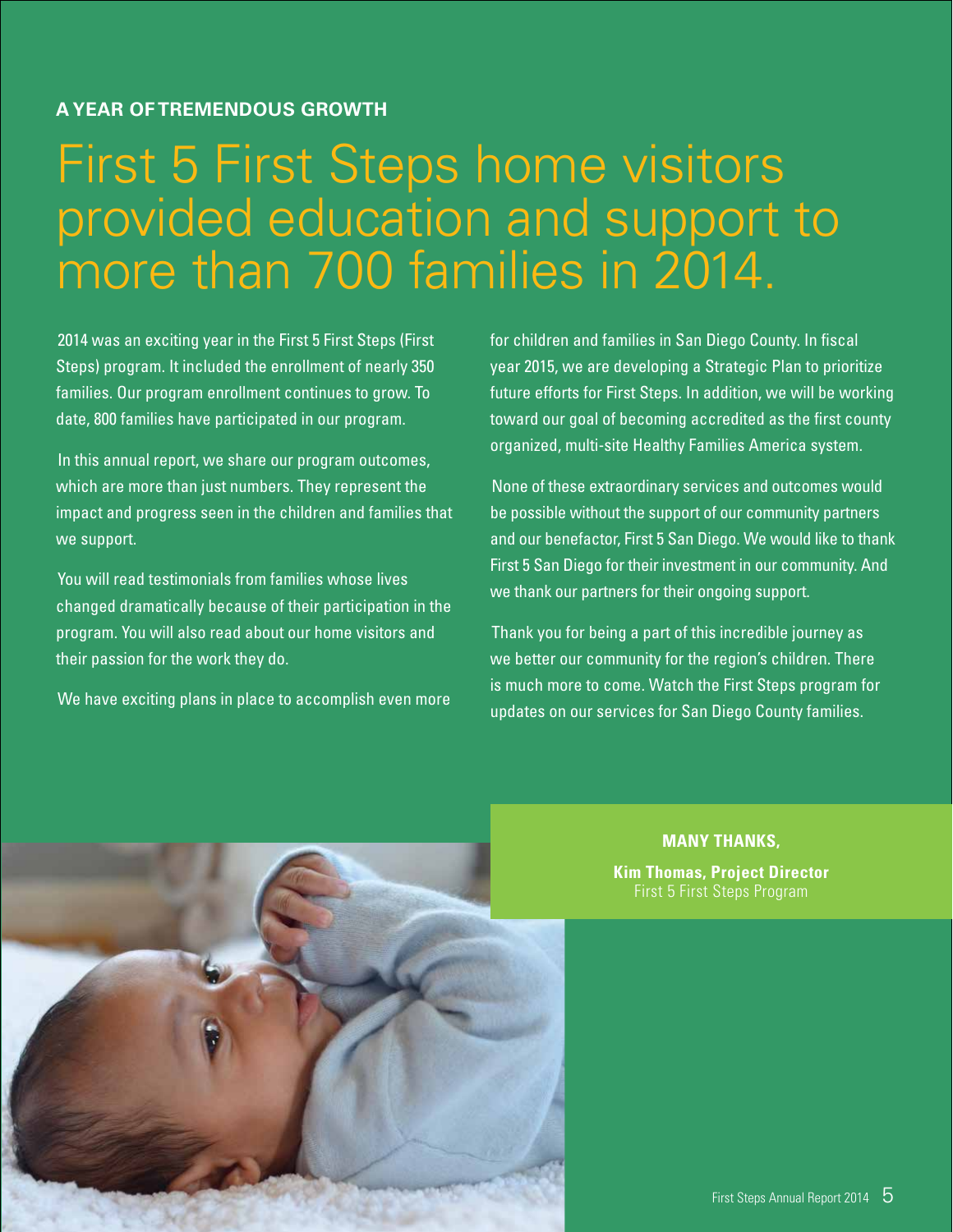

#### **FIRST 5 FIRST STEPS PROGRAM**

### First Steps helps parents raise healthy, happy children

First Steps provides intensive home visiting services to expectant and new parents so that their newborn gets the best possible start in life. Our voluntary home visiting program matches parents with trained professionals who provide information and support during pregnancy and throughout the child's first three years — a critical early developmental period. Services include parenting and health care education, screenings, assessments, and referrals to community support providers. Services are provided within the context of the relationship that develops between home visitors and families. These relationships foster the development of a nurturing bond between parents/caregivers and children.

Our target populations are families who may face hardships and stressors that place the child at increased risk for poor health and developmental outcomes. Our longterm services prepare children to enter school as active learners, and ensure that all children are healthy, loved, and nurtured.

First Steps is an affiliate of Healthy Families America (HFA), which is a nationally recognized, evidence-based home visiting program model. The model was launched in 1992 as an initiative of the parent organization Prevent Child Abuse America. There are more than 600 affiliated HFA program sites throughout the country. Studies of the model have shown that program sites:

- Improve maternal and newborn health
- Increase school readiness
- Prevent child maltreatment
- Reduce domestic violence
- Improve family economic self-sufficiency
- Increase use of community services

First Steps is seeking HFA accreditation in 2016, a process that demonstrates adherence to a model that defines the most effective approach to intensive home visiting services.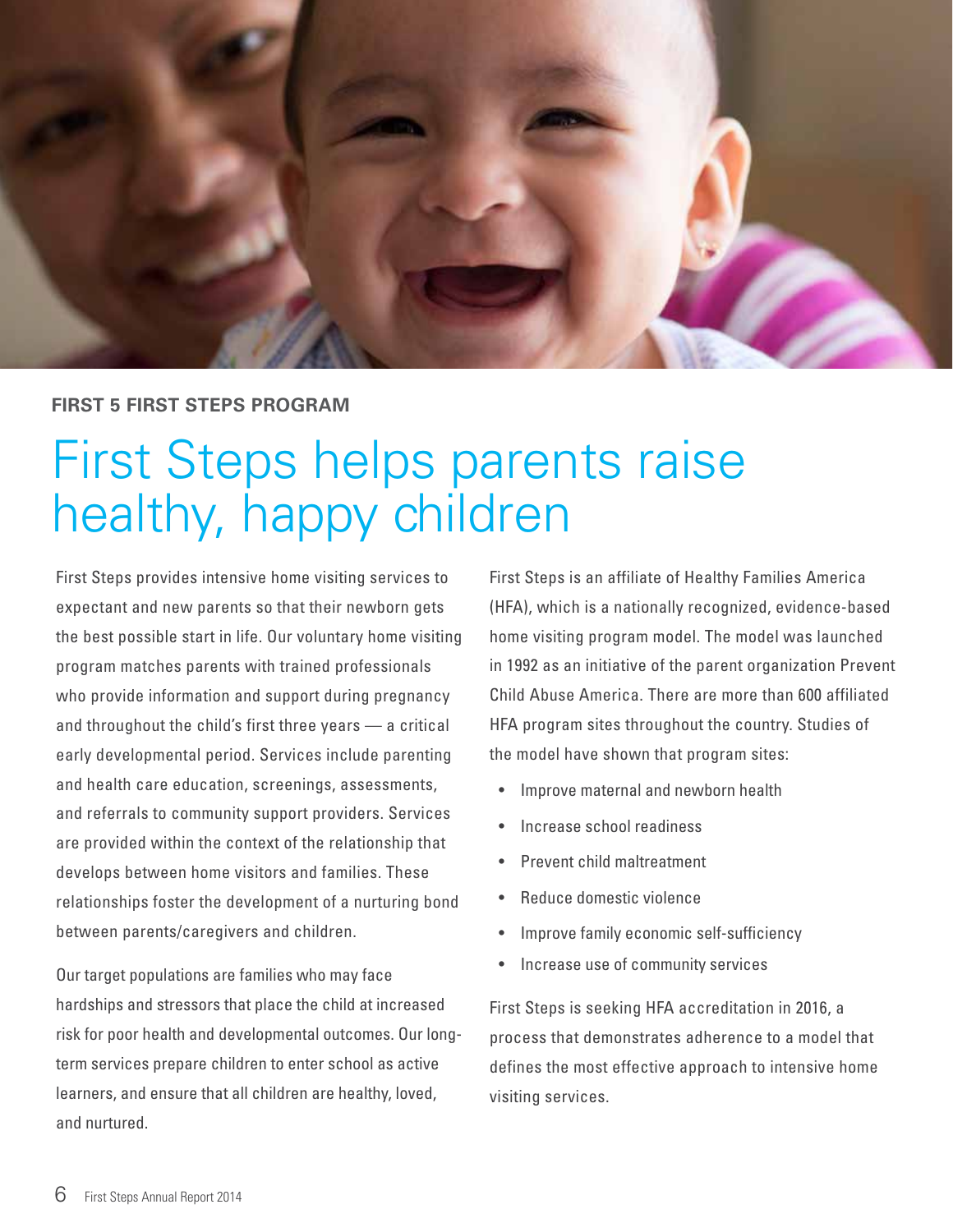# Project Timeline and Milestones





### SEPTEMBER 2012

First 5 San Diego Commission approves the Targeted At-Risk Home Visiting Initiative

### OCTOBER 2012

AAP-CA3 begins program planning

### JANUARY 2013

Program receives Healthy Families America affiliation

### JULY 2013

Site contracts initiated Program adopts the family friendly Program name 'First 5 First Steps'

### OCTOBER 2013

Services begins, families enrolled

### JANUARY 2016

Healthy Families America is scheduled for an accreditation visit to AAP-CA3

### MAY 2016

Healthy Families America is scheduled for accreditation visits to sites

## First Steps Services

- Nurture the development of healthy relationships between parent and child
- Enhance parent knowledge about the growth and development of their child
- Support positive parenting practices
- Encourage sound safety practices
- Customize services based on family strengths and needs
- Promote parent and child well-being through support and education
- Provide community referrals for parents and their children, including connections to medical providers
- Conduct developmental screenings and monitoring; refer children for further assessments and treatment
- Screen for perinatal depression; monitor and refer women who are experiencing symptoms of depression

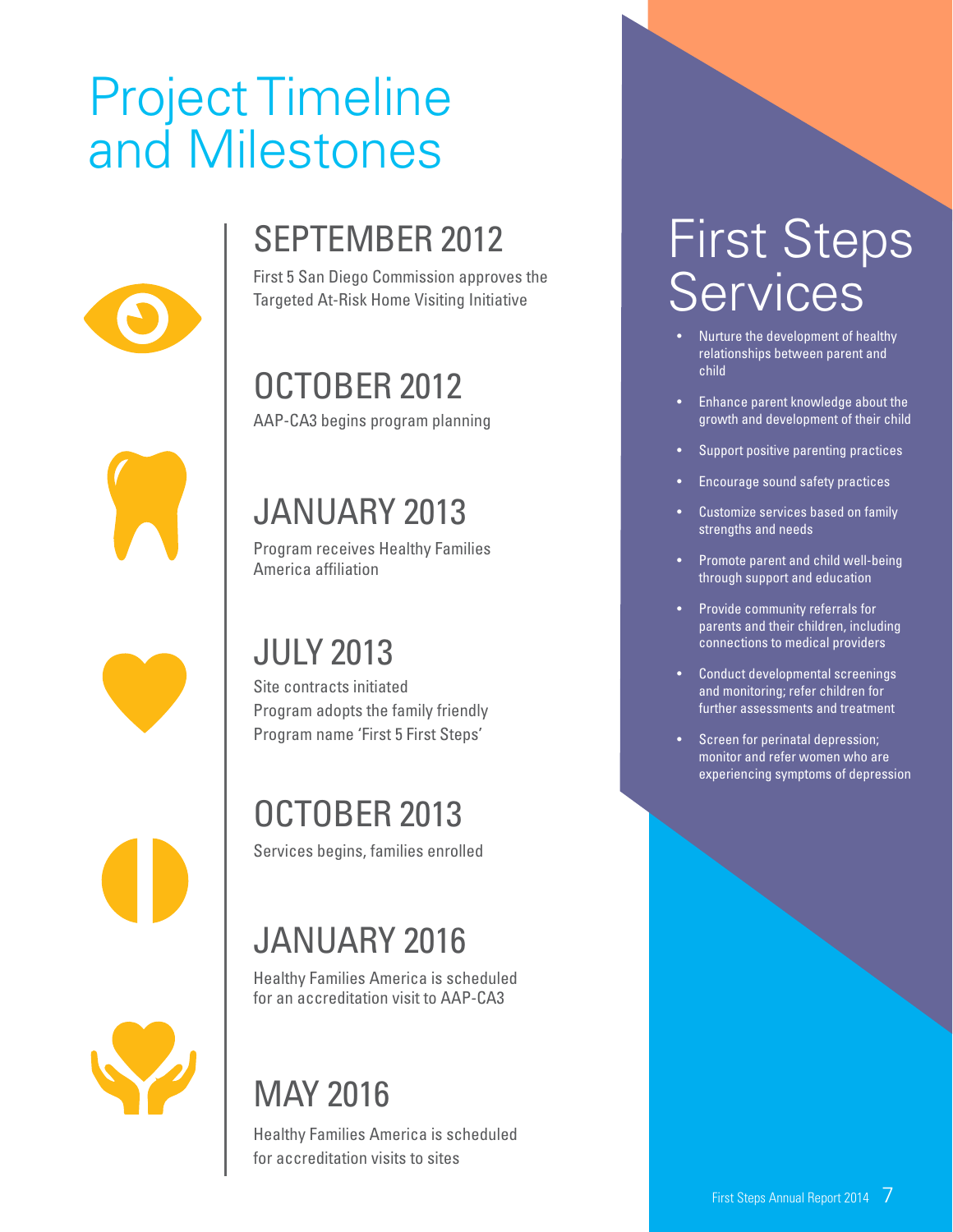### Program **Structure**

#### **First 5 San Diego**

First 5 San Diego programs and services are funded through San Diego County's portion of the state's Proposition 10 tax revenues. Programs and services, such as First Steps, are funded based on local needs and priorities and fit within the Commission's goals.

#### **American Academy of Pediatrics California Chapter 3**

The American Academy of Pediatrics – California Chapter 3 (AAP-CA3) receives funding from First 5 San Diego to provide oversight, coordination, and support for First Steps operations. AAP-CA3 works with four regional service networks, composed of four lead agencies and seven subcontractors, all of which provide direct services to families.

#### **Regional Service Networks**

First Steps serves four geographical areas determined by the County of San Diego Health and Human Services Agency (HHSA). These areas are detailed in the map (right). For the purpose of this program, the North Coastal and North Inland supervisorial districts were combined into one region (referred to as North), and the Central and North Central districts were combined into one region (referred to as Central).



**EAST NORTH**

#### **East County Lead Agency:**  *Home Start*

Home Start provides services to children living in poverty and who require immediate, comprehensive solutions to ensure their safety and healthy development. Home Start is a private nonprofit organization dedicated to child abuse prevention and family strengthening services.

#### **North County Lead Agency:**  *Palomar Health*

Palomar Health's mission is to heal, comfort, and promote health in the communities they serve through three hospitals, community health education programs, and other services. The First Steps program subcontracts with Home Start and Vista Community Clinic for additional home visiting staff and services.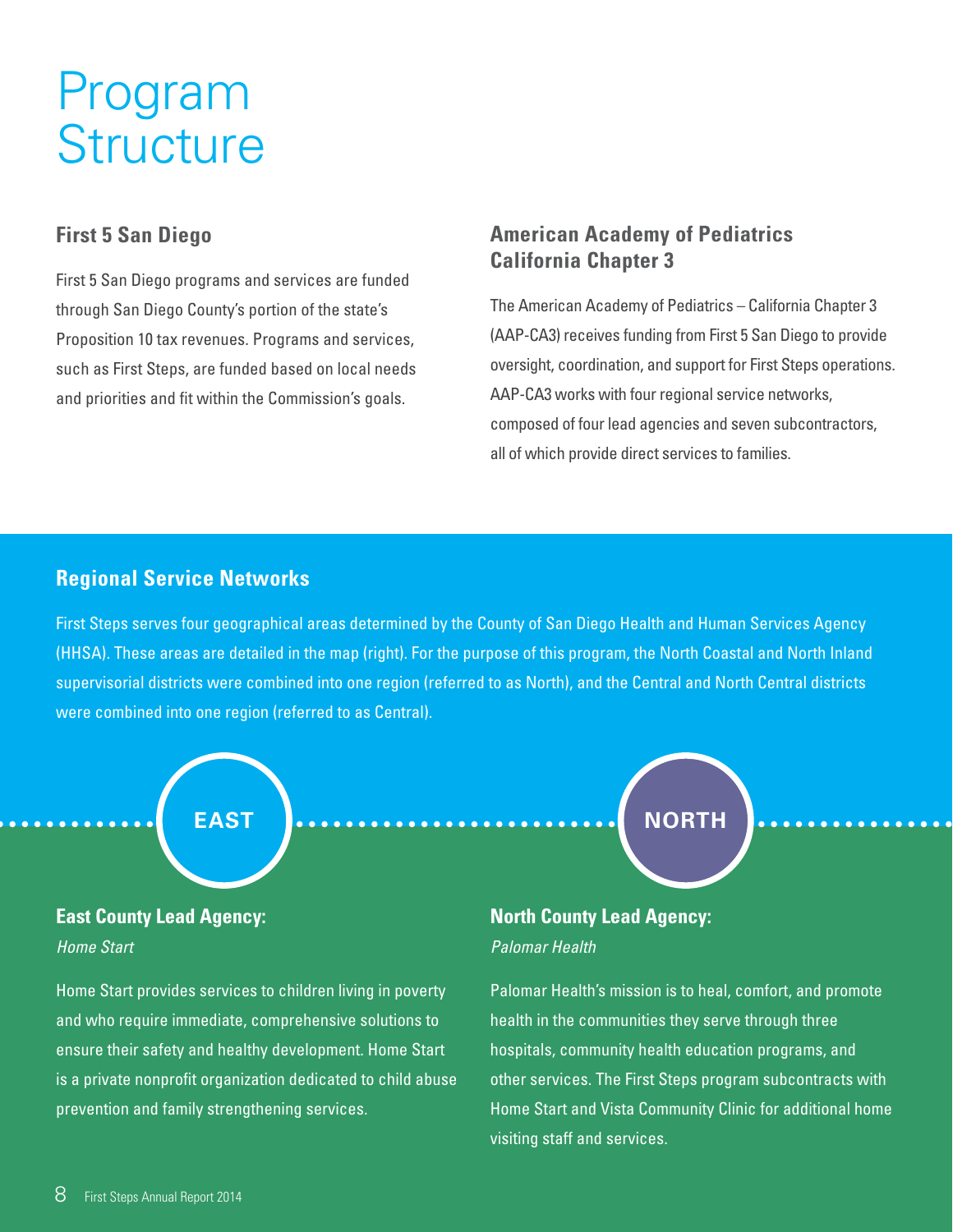

Each Regional Service Network has a Lead Agency under contract with First 5 San Diego. Lead agencies may in turn subcontract with additional organizations to reach families.



*~ Telvy SAY San Diego Home Visitor*



**Central San Diego Lead Agency:**  *SAY San Diego*

SAY San Diego (Social Advocates for Youth) is a nonprofit organization whose mission is to partner with children, families, and communities to overcome barriers and create opportunities that enable them to realize and sustain their full potential. SAY San Diego subcontracts with Horn of Africa and International Rescue Committee for additional home visiting staff and services.

#### **South County Lead Agency:**  South Bay Community Services

South Bay Community Services' (SBCS) mission is to restore hope and provide support for people to create the best life they can for themselves. SBCS subcontracts with Operation Samahan, Family Health Centers of San Diego, and San Ysidro Health Center for additional home visiting staff and services.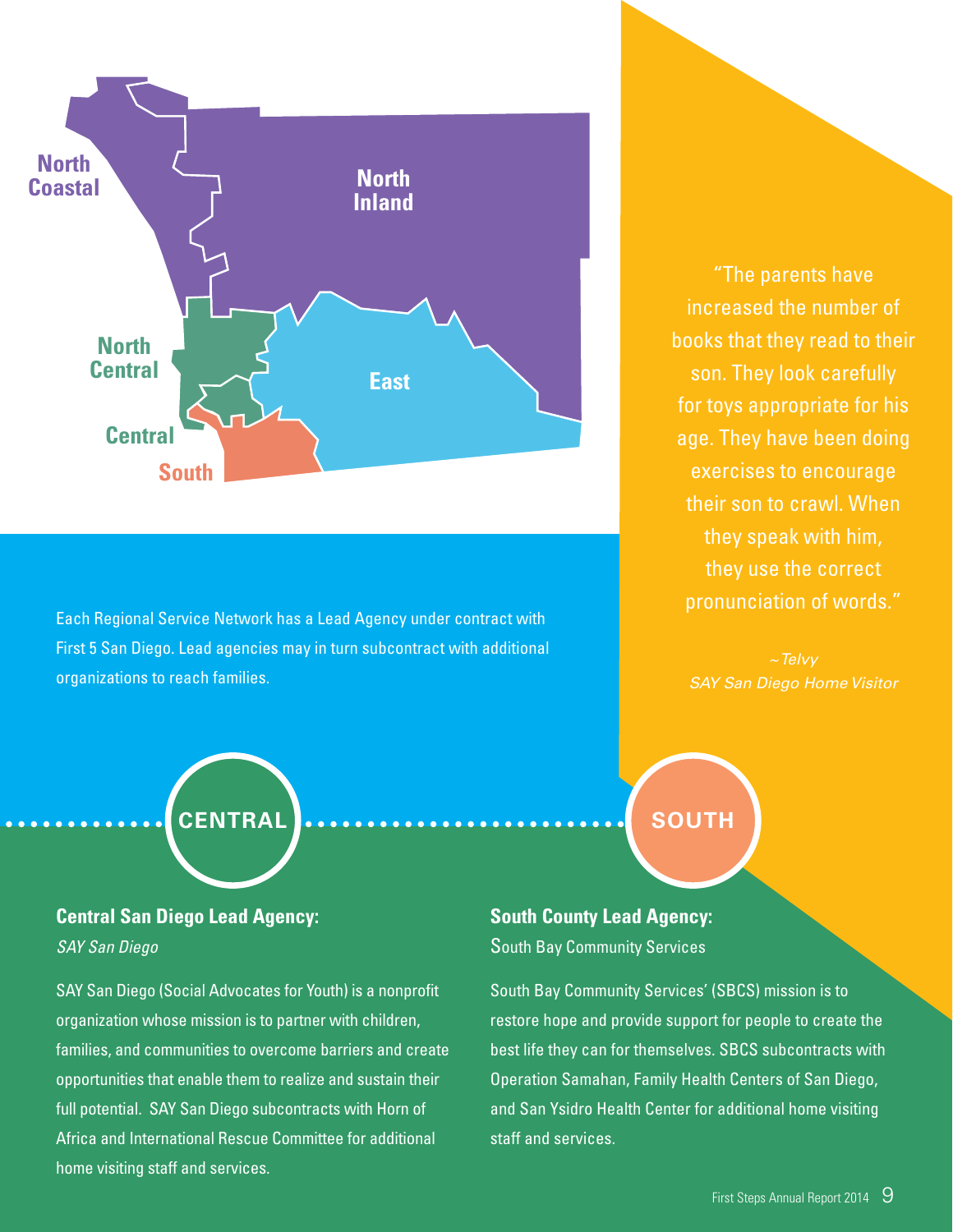# Program Structure

#### **Harder+Company Community Research**

Harder+Company Community Research (H+Co) contracts with First 5 San Diego to evaluate all of the commission's programs. H+Co also provided technical assistance for the Contract Management and Evaluation Data System (CMEDS), the database used by First 5 San Diego's programs.



AAP-CA3 – American Academy of Pediatrics CA Chapter 3 FHCSD – Family Health Centers of San Diego H+Co – Harder+Company HFA – Healthy Families America HOA - Horn of Africa HS – Home Start, Inc.

- IRC International Rescue Committee
- OS Operation Samahan
- PAT Parents As Teachers
- PH Palomar Health
- SAY SD Social Advocates for Youth San Diego
	- \* Crawford Community Connection
		- \* Healthy Start Military Family Resource Center
		- \* O'Farrell Family Support Services

SBCS – South Bay Community Services SYHC – San Ysidro Health Center VCC – Vista Community Clinic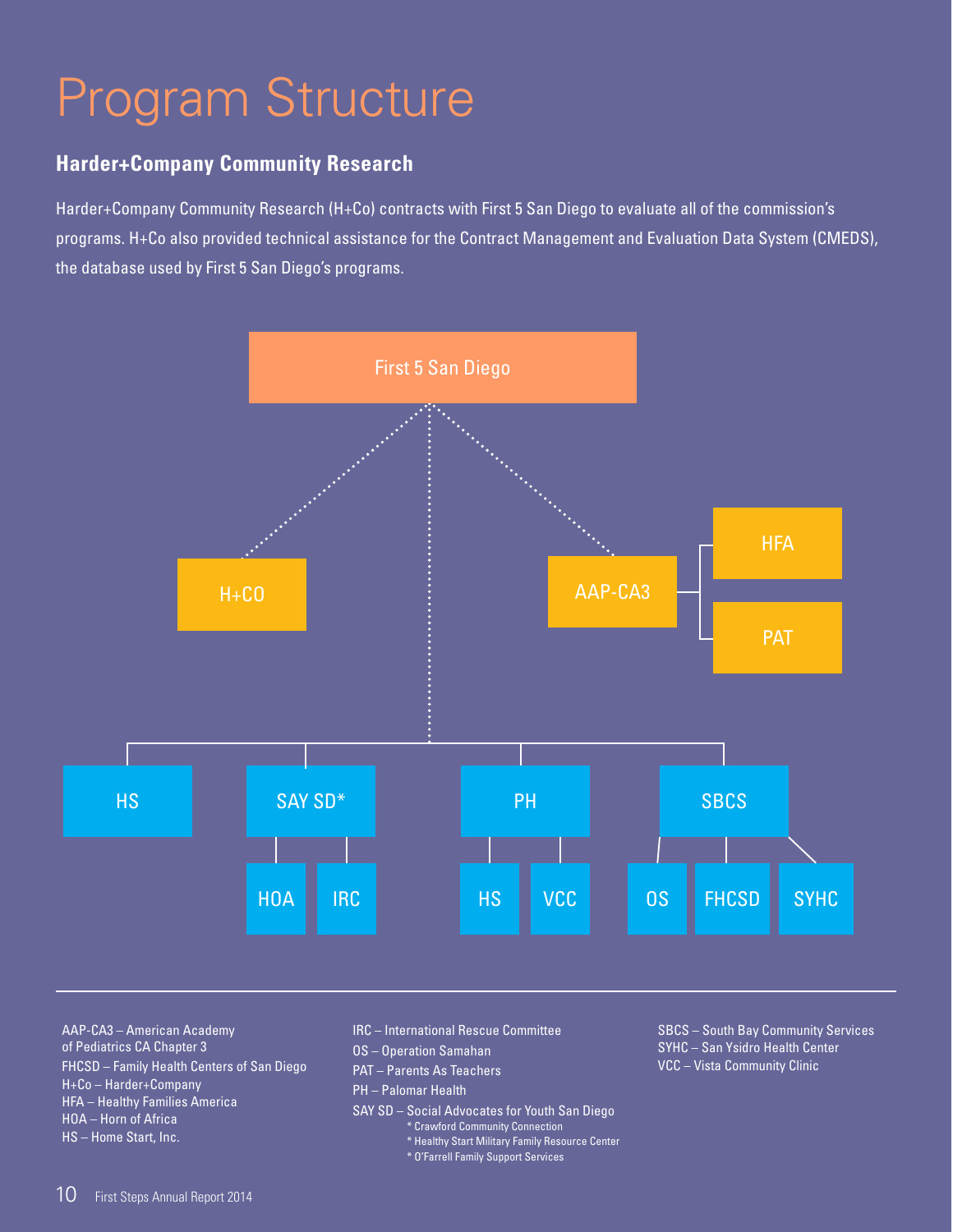#### **AAP-CA3'S ROLE AND IMPACT**

# AAP-CA3 serves in a centralized planning and coordination role

As the central administration office, AAP-CA3 is responsible for ensuring the First Steps program is implemented with the highest degree of professionalism and quality. AAP-CA3 provides training, technical assistance, and quality assurance to support the direct service sites.

*AAP-CA3 in partnership with other home visiting programs, trained 2-1-1 San Diego referral and information client service representatives on referral pathways and how to determine the "best representatives now use a customized referral form to connect eligible families with the appropriate First Steps regional service network.*

#### **Central Administration Five Functional Areas**

#### **Administration**

Manage program resources and infrastructure

#### **Quality Assurance/Technical Assistance**

Assess and support the delivery of high quality services

#### **Evaluation**

Evaluate the effectiveness towards meeting program goals

#### **Training**

Support initial and ongoing training to ensure high quality services

#### **Policy**

and operations

#### **During the first year, AAP-CA3:**

- Provided leadership and technical expertise to regional service networks
- Conducted training to prepare home visitors and other staff to deliver high quality services to families
- Worked with the program evaluators to incorporate the HFA Best Practice Standards into the evaluation process
- Trained staff on standardized screening and assessment tools and assisted with implementation
- Encouraged and facilitated collaboration between regions
- Worked extensively with community partners on how to refer qualified families for services
- Facilitated reflective supervision with 12 supervisors

#### **State and national events:**

AAP-CA3 represented the First Steps program at the following statewide and national conferences:

- California Home Visiting Program Summit and State Interagency Team (October 2013)
- Healthy Families America State Leadership Conference (October 2013)
- Healthy Families America National Conference for America's Children (May 2014)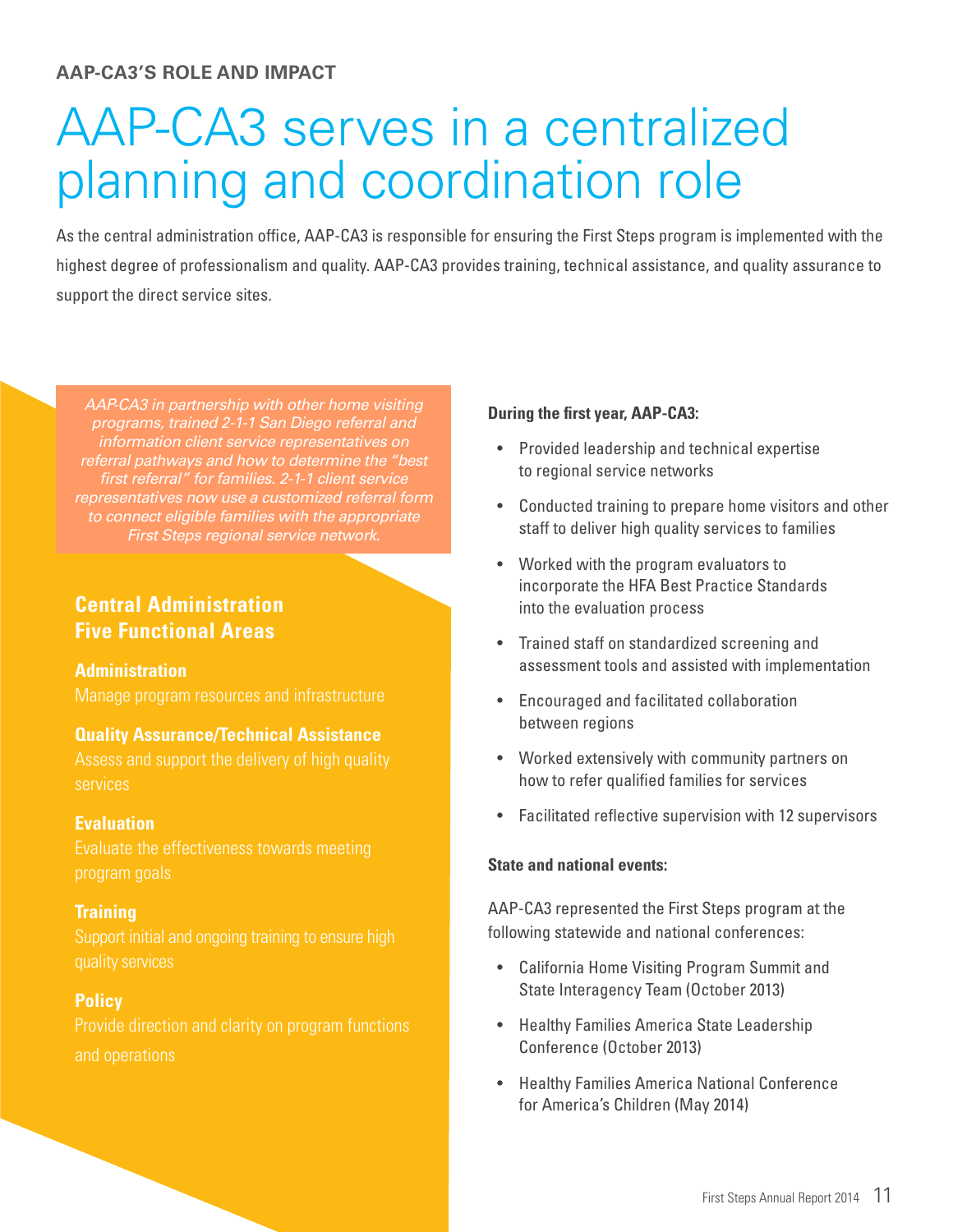#### **ABOUT OUR FAMILIES**

### Home visitors give parents information on everything from breastfeeding to child care options

First Steps partners with families experiencing stressors, such as poverty, to enhance family well being and promote young children's development. Home visitors provide expectant parents with information about pregnancy and guidelines to new parents on how to care for an infant and create an environment in which the child thrives. The program includes mothers, fathers, and other caregivers who are involved in caring for the child.

Home visitors work with four target populations:

- Low income families (below 200% Federal Poverty Level)
- Pregnant and parenting teens (between ages 13-21)
- Immigrant/refugee families (at least one parent is foreign born)
- Military families (active, guard, reserve, veterans)
- 

#### **JASMINE'S STORY**

Jasmine initially reached out to a community agency because she wanted to learn more about what to expect with her pregnancy and how to be a good mom. The agency referred her to the First Steps program at Palomar Health. An assessment confirmed that she was eligible for services.

Jasmine's home visitor started meeting with her weekly to answer questions and offer support. She had questions about breastfeeding, for example. Her home visitor gave her information about breastfeeding positions, what to expect, common challenges, how to overcome them, and how the baby's dad could provide support.

When asked what has been most helpful about having a home visitor, Jasmine said, "When I have questions or concerns, I can just ask my home visitor and she gives me the information. If I need resources, like looking for day care centers or information about going back to school, my home visitor is always there to help me find what I need."

Baby is encouraged to take a few steps by her mother and the home visitor.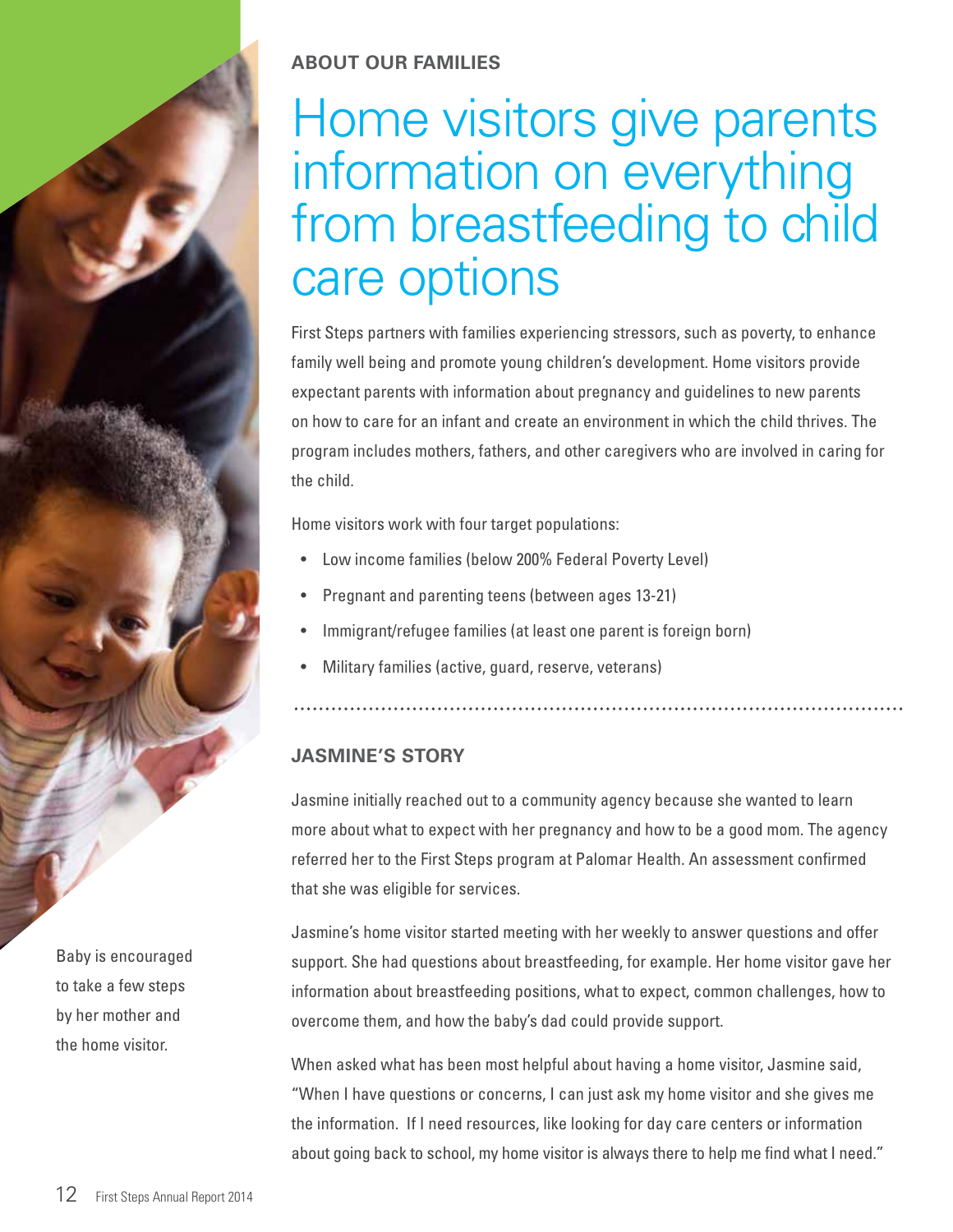$85\%$  Program Acceptance Rate For Eligible Families 336 Families Served

3,514 Home Visits

80% Retention Rate After 6 Months

#### **THE NUMBERS FOR FY 2013-14: STAFFING AS OF DECEMBER 2014:**

43 Home Visitors

Supervisors, Managers And Directors

**Support Staff** 

# Home visitors ensure that pregnant women receive prenatal care as early in their pregnancy as possible

#### **LIGAYA'S STORY**

Ligaya's pregnancy with her third son was considered to be high risk and she was unable to access prenatal care. A community agency referred her to the First Steps program at Palomar Health.

Ligaya's home visitor helped her enroll in a prenatal care class at a nearby community clinic. In addition, she registered her with the hospital where she would deliver her baby. Both Ligaya and her home visitor celebrated after Ligaya's first ultrasound, confirming she was getting proper prenatal care.

After the baby was born, intensive home visiting services continued with weekly meetings with the family for the first six months of baby's life, followed with biweekly meetings.

"My home visitor helped me to calm down when I started getting stressed out," said Ligaya. "She helped me find a doctor and figure out how to get some of our bills paid. She was a great support."

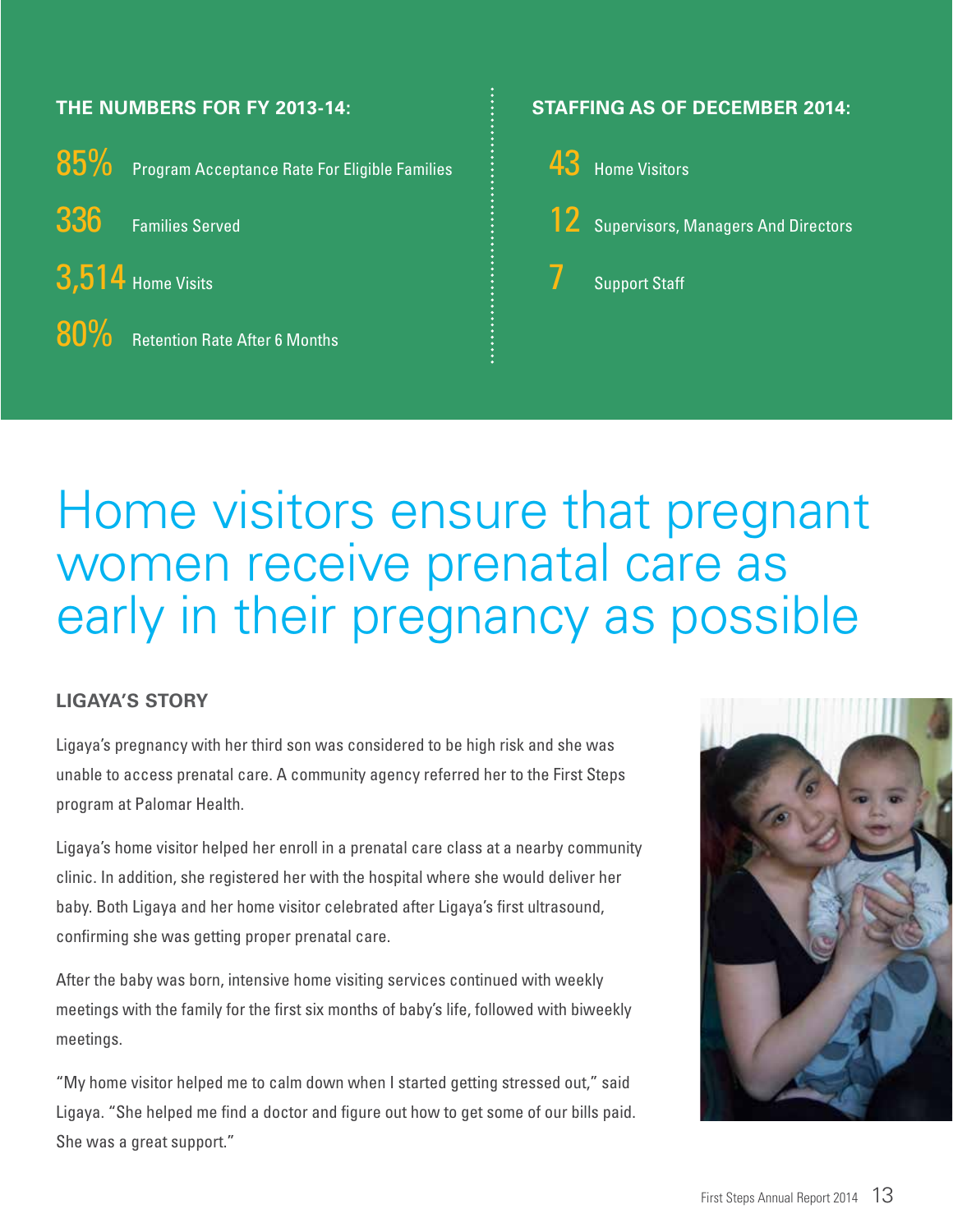### Our local and statewide partners have been essential to our program's effectiveness

It is important that families in our community receive high quality services that best match their needs. Several home visiting programs in the community partnered to develop a "Referral Pathway Tool" — a document that details comprehensive information on available programs that can serve families in the home environment. This information is used to provide the "best first referral" for families. First Steps remains committed to working with other home visiting programs to serve as many families as possible.

#### **HOME VISITING SUMMIT**

In 2014, AAP-CA3 organized and hosted the first ever Home Visiting Summit in San Diego to bring together home visiting programs in our community. The conference, Strengthening Families, Supporting One Another, was attended by more than 200 home visitors, public health nurses, and other family support staff. National and local experts delivered well-received presentations and facilitated activities designed to further the providers' knowledge and skills.



We would like to thank our partners for their ongoing commitment to children and families and for participating in the summit.

- Black Infant Health
- Early Head Start agencies
- New Parent Support Program
- Project Concern International
- Public Health Nursing (Nurse Family Partnership and Maternal and Child Health)
- San Diego Adolescent Pregnancy and Parenting Program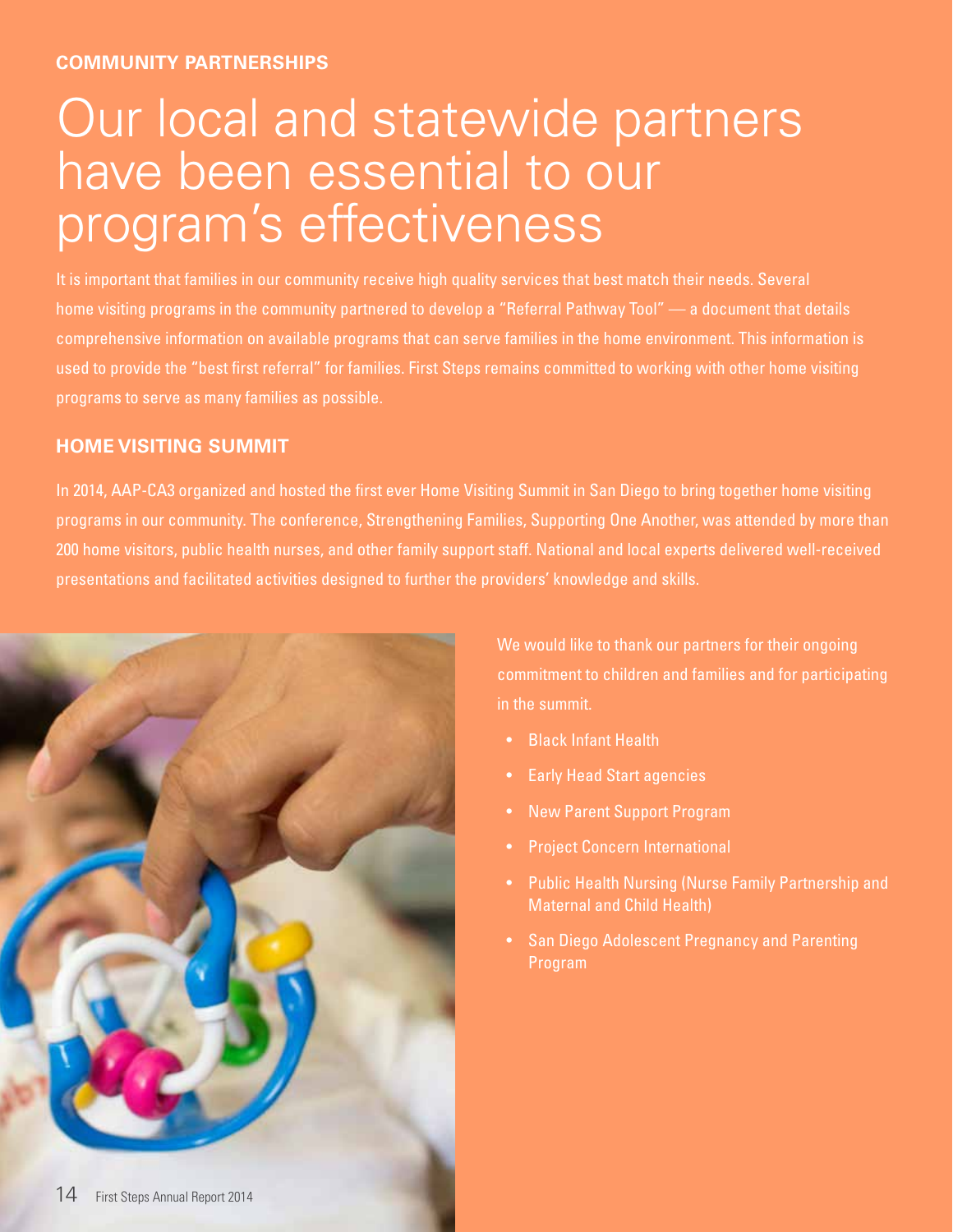#### **OUR PARTNERSHIP WITH THE MILITARY**

### This year we developed a remarkable partnership with Naval Fleet and Family Services

One of this year's greatest accomplishments was developing partnerships with the military. Because military families were identified as a target population, we began working closely with our military partners who already offer a wide array of programs for service members and their families. To successfully dovetail our services with theirs, First Steps held in-depth conversations regarding eligibility criteria and types of services to be provided. Through close collaboration, Naval Fleet and Family Services' New Parent Support Program entered into a formal referral agreement with First Steps. Our partnership ensures the best services for military families while maximizing resources.

First Steps and our military partners also collaborated to:

- Share information about the First Steps home visiting program with Camp Pendleton's New Parent Support Program, which primarily serves families in the North Coastal and North Inland regions.
- Participate in the Naval Hospital Camp Pendleton's Maternal Infant Services Team (MIST) meeting, a collaboration of military and civilian OB/GYN, medical, and social service providers that support children and families.
- Participate in the Central San Diego Military Families Collaborative and the North Military Families Collaborative.



*The home visitor summarizes each visit to track progress and document a family's follow-up needs* 

> In 2014, First Steps enrolled 17 families referred by Naval Fleet and Family Services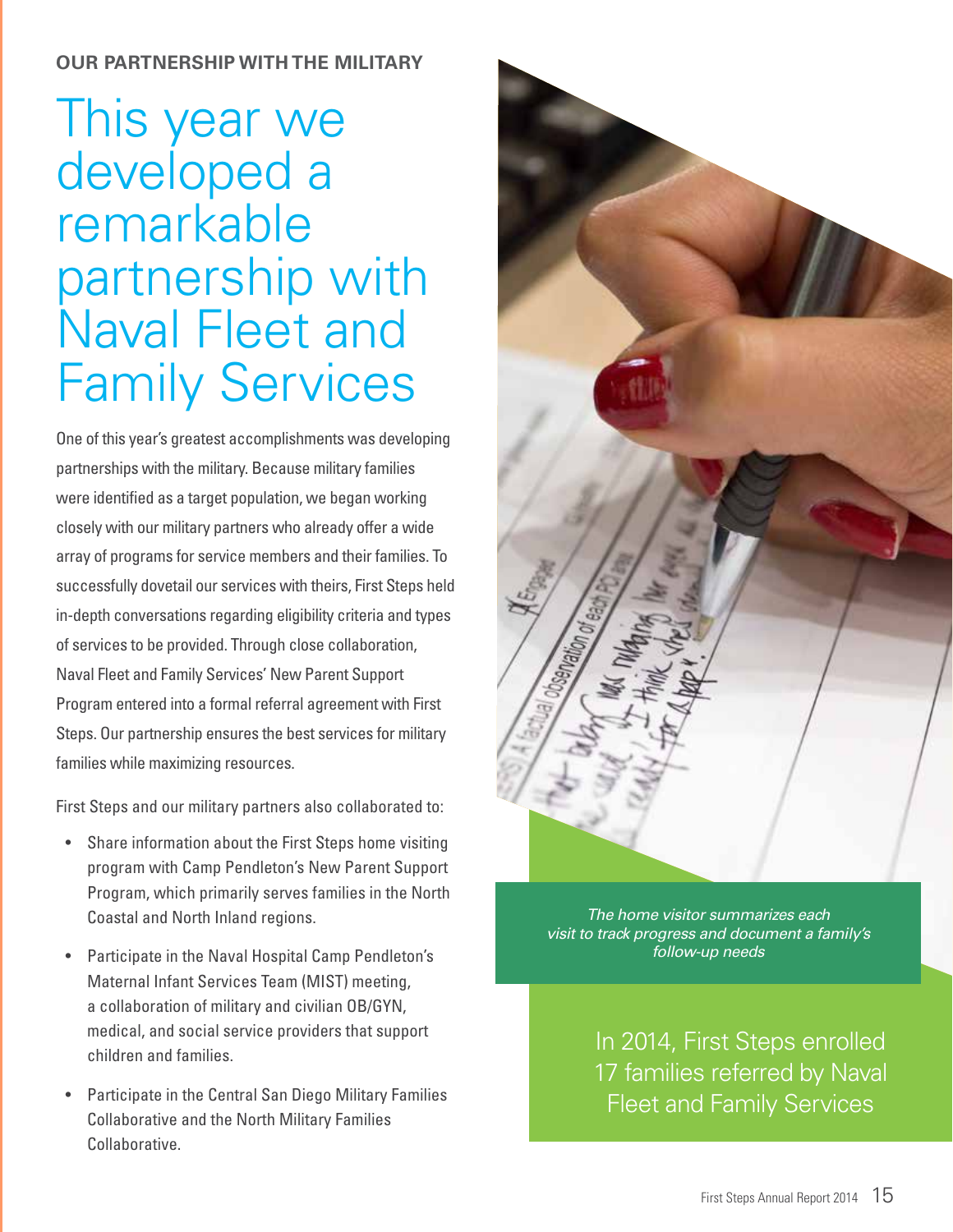

#### **ABOUT OUR STAFF**

Our home visitors have extensive educational and professional experience, and come from diverse backgrounds

Home visitors and their supervisors are the backbone of the First Steps program. Program staff have a wide range of skills, education, and life experience. Home visitors' personal backgrounds contribute to their ability to work successfully with families. They are from diverse cultures. Many grew up in bilingual households, enabling them to speak the language of the families they serve. First Steps takes great care in matching families with the right home visitor, taking into consideration factors such as language, shared background, and temperament.

All home visitors and supervisors receive the same comprehensive training. AAP-CA3 staff created a robust training plan that is aligned with HFA requirements. AAP-CA3 developed a cohort model so that all new regional service network staff could be trained in a timely and sequential manner.

All First Steps staff complete approximately 170 hours of training in their first year of employment. Course work includes child development, parent education, supportive intervention strategies, and mental health (see sidebar). They continue to enhance their knowledge and skills through ongoing in-service training.

First Steps is committed to offering support to home visitors, supervisors, and program managers. Our model incorporates administrative, clinical, and reflective supervision. Home visitors are given time and space to reflect on the complexities and successes of their work, reducing staff burnout and turnover. First Steps understands that this proactive practice helps to achieve stronger outcomes for both families and those who serve them. Given this, AAP-CA3 employs infant-preschooler mental health specialists to train and support supervisors and program managers in reflective supervision, who then **offer this important form of supervision to their teams.** The First Steps Annual Report 2014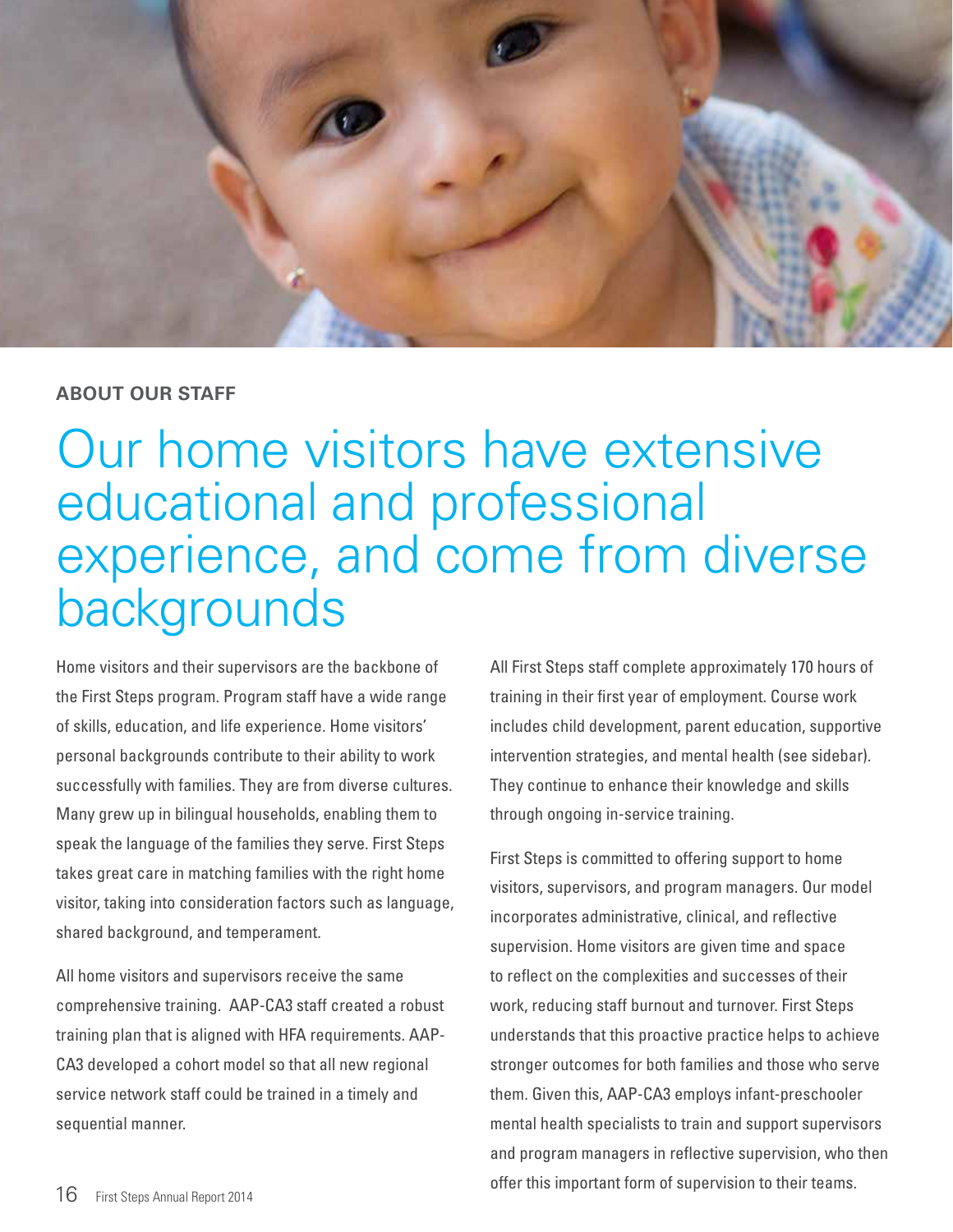### SAMPLE TRAINING TOPICS:

- Parents as Teachers educational curriculum
- Parent Survey assessment
- Child Development
- "Ages and Stages" screening tools
- Patient Health Questionnaire-9 Depression screening tool
- Mental Health First Aid
- Reflective Supervision



## Home Visitor Profile

Nancy Saavedra, a Palomar Health home visitor, says that sharing information about prenatal care and baby's first years are not the only part of her job. "I tend to give a lot of reassurance," she said. "Whether it's supporting how moms feel or sharing with them that others are going through the same thing. You see the relief on their faces and they often say, 'OK, it's not just my baby' or 'it's not just me.'"

Nancy has been a home visitor since August 2013. She received a bachelor of arts in public health from UC Berkeley, and in fall 2014 she enrolled in the Masters of Public Health program at the San Diego State University Graduate School of Public Health where she will continue to focus on health education and maternal/child health.



P MLOMAR HL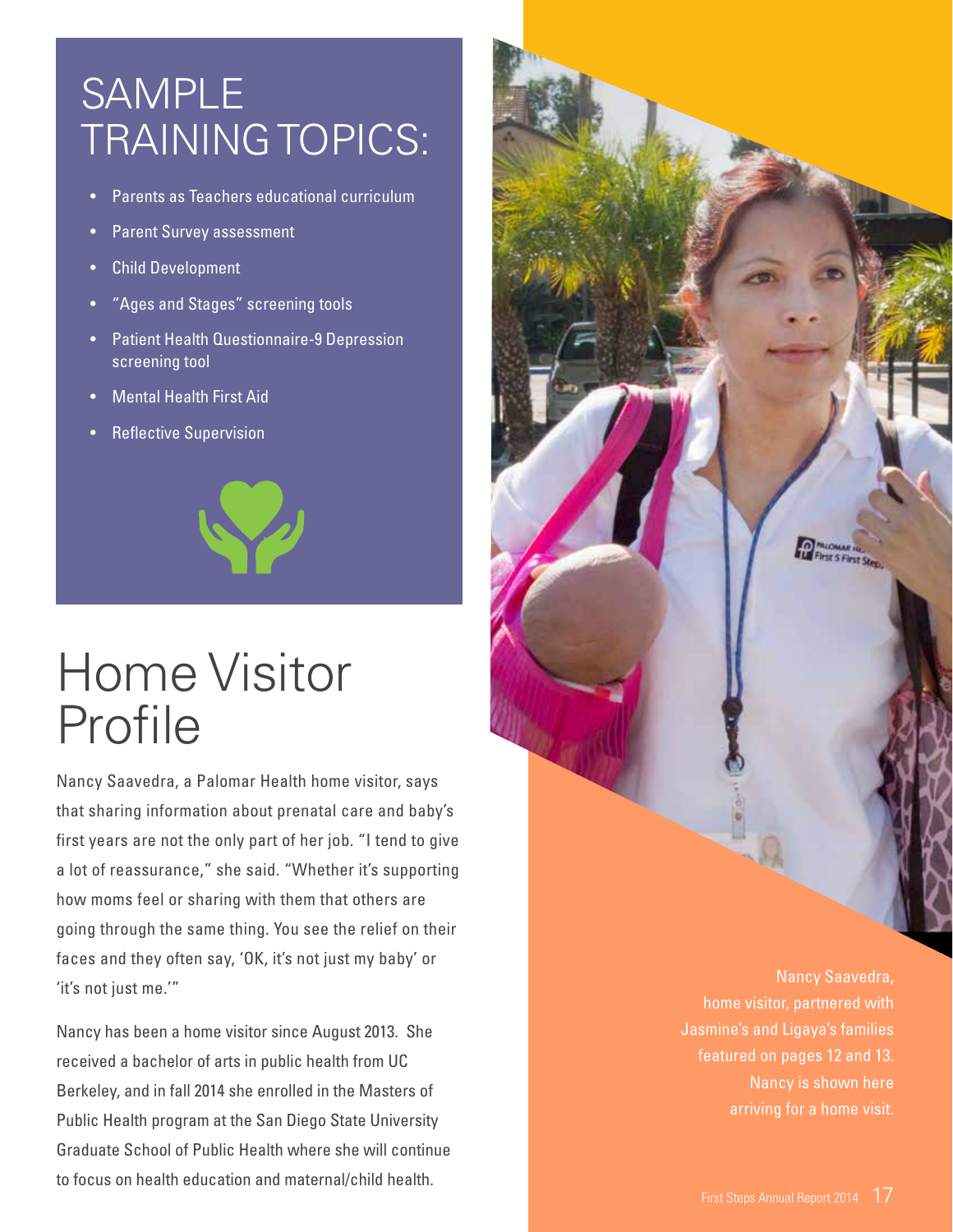**SUCCESSFUL OUTCOMES**

# First Steps outcomes exceed national goals

First Steps is proud and honored to support client families in raising happy and healthy children. Many of the program outcomes exceed several Healthy People 2020 goals.



#### **93.8% of First Steps babies are born at a healthy weight**



#### **86.8% of First Steps mothers breastfed**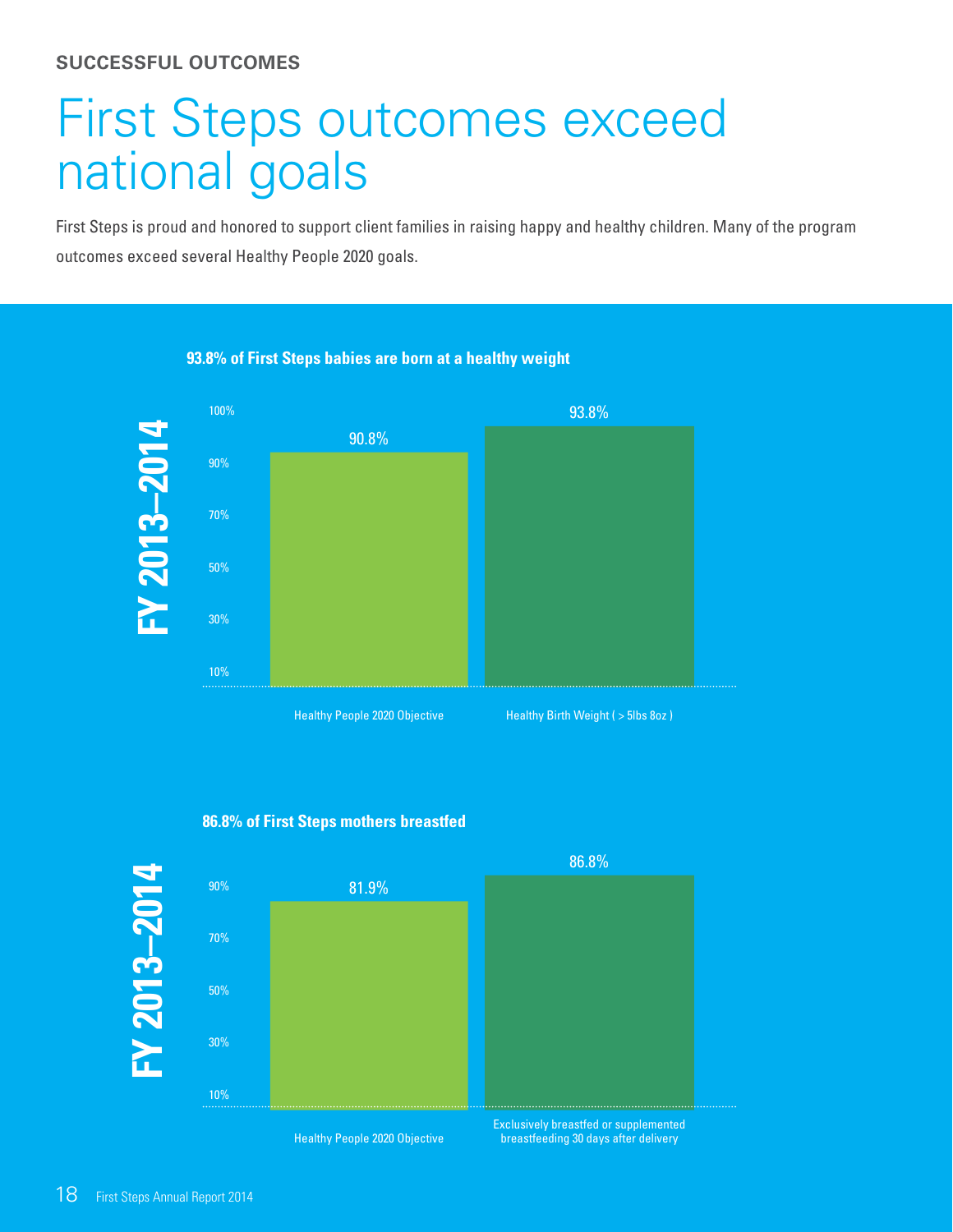

#### **95.7% of First Steps children were up-to-date on immunizations**



"I'm better prepared than if I was just talking to my friends. It's helpful to talk to someone and listen to some of the experiences other moms are having."

#### **96.9% of children and mothers had medical home at 60 days after enrollment**

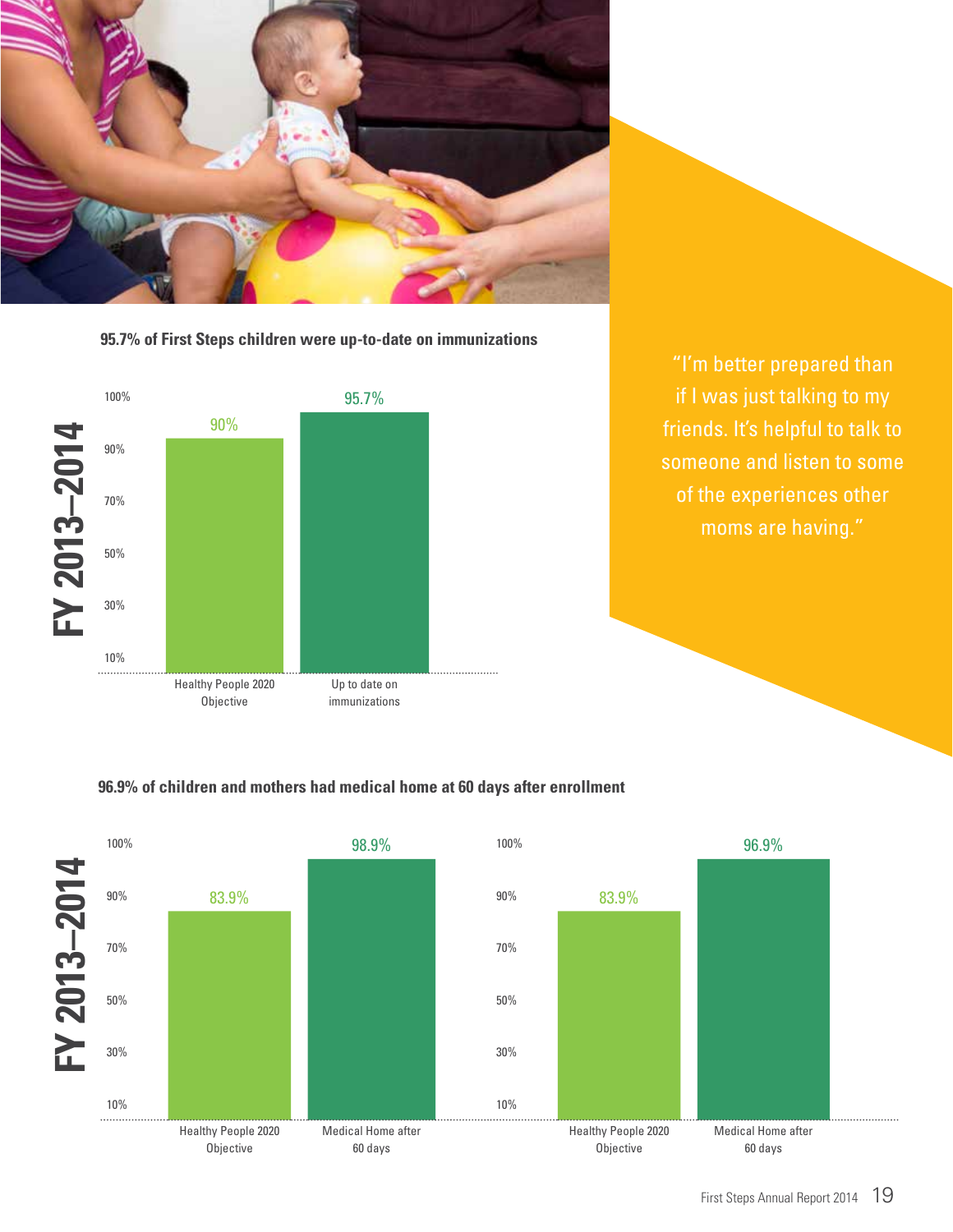

#### **FIRST STEPS BUDGET**

# We invest in our children's future

The First Steps program budget in FY13-14 was \$5 million, with 84% of that total (\$4,200,000) allocated to direct services. The balance of the funding went to AAP-CA3 to support the First Steps system and adherence to the evidence-based model. Regional Service Networks were funded at different levels according to a formula. The First 5 Commission of San Diego County approved the same budget allocation annually through FY17-18, contingent on annual budget approval.

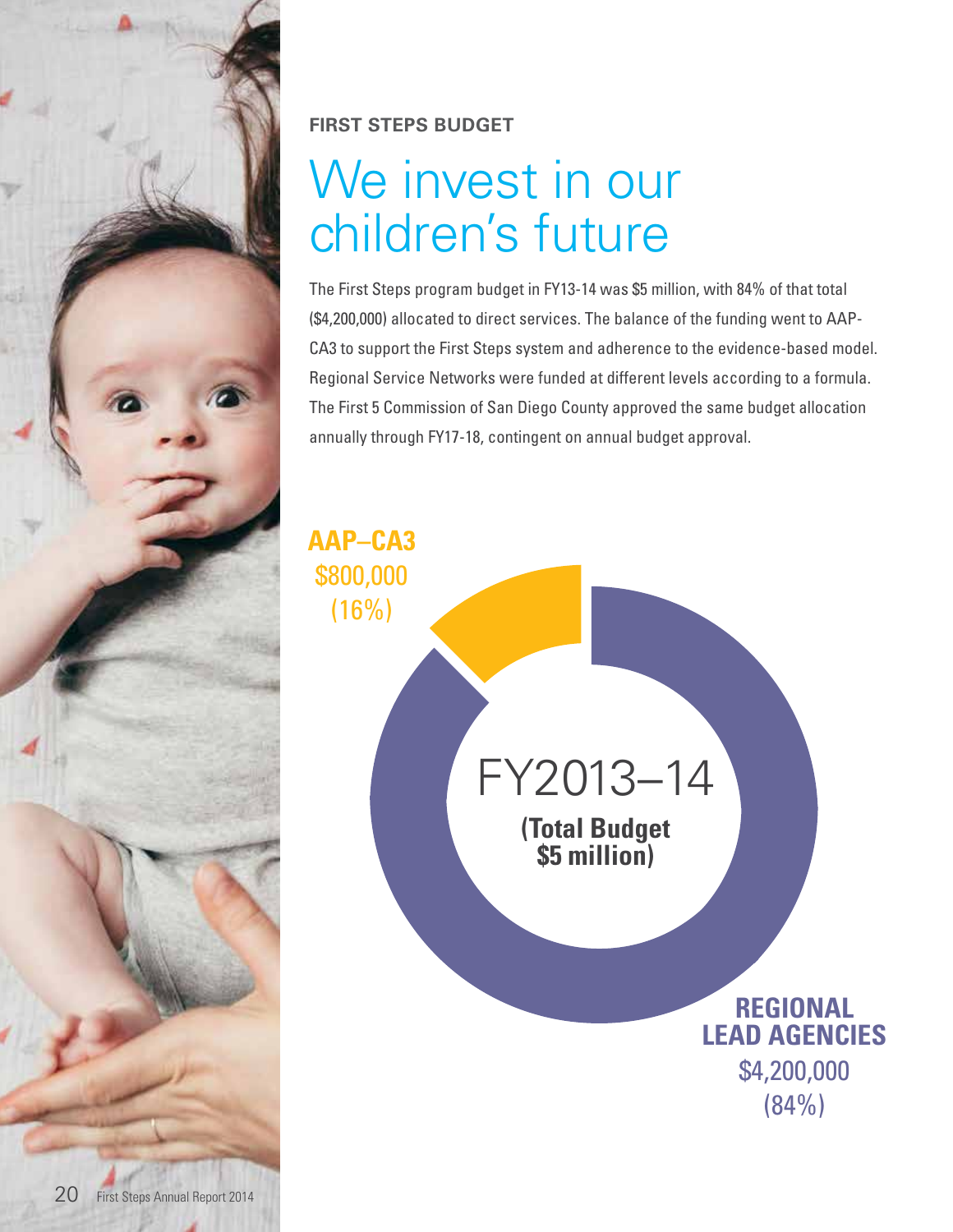# Our staff's passion for their work

Knowing my work will have an impact on the lives of children and parents. Seeing my staff grow also brings me joy. **Sheri Easterly, Program Manager, SAY San Diego** 

I believe that parents are the primary stepping stone for a child's success. I am happy to work for a program that encourages that parental responsibility through education and support. **Brenda Ansell, Supervisor,** 

**Palomar Health** 

Helping parents learn to nurture their child as they learn to be parents. The family grows together.

> **Donna Hilt, Home Visitor, SAY San Diego**

Being able to support families in breaking unhealthy cycles and creating new ones that revolve around love and respect.

**Izabel Solis, Supervisor, Vista Community Clinic**

Seeing the loving interactions between parents and their babies. I enjoy when they share laughter and smiles during my home visits.

**Brenda Durazo, Home Visitor, South Bay Community Services**

Being able to help parents succeed and build a stronger relationship with their children.

**Hecliana Del Rio, Home Visitor, Operation Samahan**

Helping people reach their highest potential, and being as they grow happy and

> **Rula Raja, Home Visitor, Home Start**

Helping families strengthen their relationships and grow as a family unit. **Sherry Scott, Home Visitor, Home Start**

Making the community grow stronger and healthier.

**Sawsein Kyoekooh, Home Visitor, International Rescue Committee**